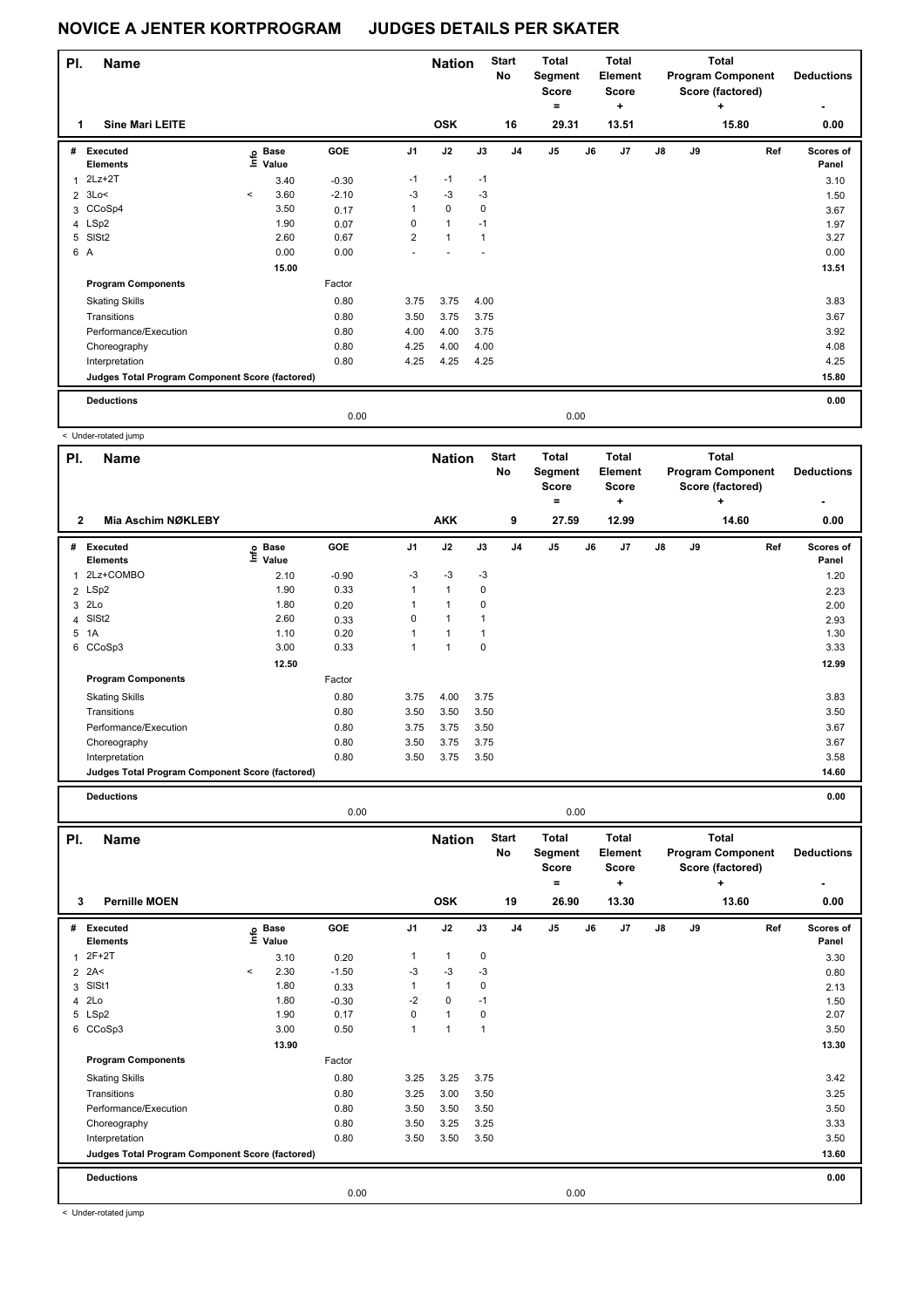| PI.            | <b>Name</b>                                     |                   |                   | <b>Nation</b>  |                | <b>Start</b><br>No | Total<br>Segment<br><b>Score</b> |                | <b>Total</b><br>Element<br>Score |            |               | Total<br><b>Program Component</b><br>Score (factored) | <b>Deductions</b> |                    |
|----------------|-------------------------------------------------|-------------------|-------------------|----------------|----------------|--------------------|----------------------------------|----------------|----------------------------------|------------|---------------|-------------------------------------------------------|-------------------|--------------------|
| 4              | <b>Pernille SIMENSEN</b>                        |                   |                   |                | <b>TIN</b>     |                    | 3                                | $=$<br>25.93   |                                  | +<br>13.13 |               |                                                       | ٠<br>13.80        | 1.00               |
| #              | Executed<br><b>Elements</b>                     | e Base<br>E Value | GOE               | J <sub>1</sub> | J2             | J3                 | J <sub>4</sub>                   | J <sub>5</sub> | J6                               | J7         | $\mathsf{J}8$ | J9                                                    | Ref               | Scores of<br>Panel |
| 1              | $1$ Lz $+2$ T                                   | 1.90              | $-0.60$           | $-3$           | $-3$           | $-3$               |                                  |                |                                  |            |               |                                                       |                   | 1.30               |
| $\overline{2}$ | 1A                                              | 1.10              | 0.13              | $\mathbf{1}$   | $\mathbf{1}$   | 0                  |                                  |                |                                  |            |               |                                                       |                   | 1.23               |
|                | 3 LSp3                                          | 2.40              | 0.83              | $\overline{2}$ | $\overline{2}$ | 1                  |                                  |                |                                  |            |               |                                                       |                   | 3.23               |
|                | 4 2F                                            | 1.80              | $-0.90$           | $-3$           | $-3$           | $-3$               |                                  |                |                                  |            |               |                                                       |                   | 0.90               |
|                | 5 CCoSp4                                        | 3.50              | 0.67              | 1              | $\overline{1}$ | $\overline{2}$     |                                  |                |                                  |            |               |                                                       |                   | 4.17               |
|                | 6 SISt1                                         | 1.80              | 0.50              | 1              | 1              | $\overline{1}$     |                                  |                |                                  |            |               |                                                       |                   | 2.30               |
|                |                                                 | 12.50             |                   |                |                |                    |                                  |                |                                  |            |               |                                                       |                   | 13.13              |
|                | <b>Program Components</b>                       |                   | Factor            |                |                |                    |                                  |                |                                  |            |               |                                                       |                   |                    |
|                | <b>Skating Skills</b>                           |                   | 0.80              | 3.75           | 3.50           | 3.25               |                                  |                |                                  |            |               |                                                       |                   | 3.50               |
|                | Transitions                                     |                   | 0.80              | 3.50           | 3.00           | 3.00               |                                  |                |                                  |            |               |                                                       |                   | 3.17               |
|                | Performance/Execution                           |                   | 0.80              | 4.00           | 3.75           | 3.00               |                                  |                |                                  |            |               |                                                       |                   | 3.58               |
|                | Choreography                                    |                   | 0.80              | 3.50           | 3.50           | 3.00               |                                  |                |                                  |            |               |                                                       |                   | 3.33               |
|                | Interpretation                                  |                   | 0.80              | 4.00           | 3.75           | 3.25               |                                  |                |                                  |            |               |                                                       |                   | 3.67               |
|                | Judges Total Program Component Score (factored) |                   |                   |                |                |                    |                                  |                |                                  |            |               |                                                       |                   | 13.80              |
|                | <b>Deductions</b>                               |                   | $-1.00$<br>Falls: |                |                |                    |                                  |                |                                  |            |               |                                                       |                   | $-1.00$            |
|                |                                                 |                   | 0.00              |                |                |                    |                                  |                | 0.00                             |            |               |                                                       |                   |                    |

| PI. | <b>Name</b>                                     | Petronelle Josefine GRØTVEDT |                      |                   |                | <b>Nation</b>  |              | <b>Start</b><br><b>No</b> | <b>Total</b><br>Segment<br><b>Score</b><br>۰ |      | Total<br>Element<br><b>Score</b><br>÷ |               |    | <b>Total</b><br><b>Program Component</b><br>Score (factored)<br>$\ddot{}$ | <b>Deductions</b>         |
|-----|-------------------------------------------------|------------------------------|----------------------|-------------------|----------------|----------------|--------------|---------------------------|----------------------------------------------|------|---------------------------------------|---------------|----|---------------------------------------------------------------------------|---------------------------|
| 5   |                                                 |                              |                      |                   |                | <b>SSK</b>     |              | 20                        | 25.65                                        |      | 11.47                                 |               |    | 15.18                                                                     | 1.00                      |
| #   | <b>Executed</b><br><b>Elements</b>              | lnfo                         | <b>Base</b><br>Value | <b>GOE</b>        | J <sub>1</sub> | J2             | J3           | J <sub>4</sub>            | J <sub>5</sub>                               | J6   | J7                                    | $\mathsf{J}8$ | J9 | Ref                                                                       | <b>Scores of</b><br>Panel |
| 1   | 2A<<                                            | <<                           | 1.10                 | $-0.60$           | $-3$           | $-3$           | $-3$         |                           |                                              |      |                                       |               |    |                                                                           | 0.50                      |
|     | 2 LSp2                                          |                              | 1.90                 | 0.33              |                | $\mathbf{1}$   | 0            |                           |                                              |      |                                       |               |    |                                                                           | 2.23                      |
|     | 3 1Lo+1T                                        |                              | 0.90                 | $-0.30$           | $-3$           | $-3$           | $-3$         |                           |                                              |      |                                       |               |    |                                                                           | 0.60                      |
|     | 4 CCoSp3                                        |                              | 3.00                 | 0.67              |                | $\overline{2}$ | $\mathbf{1}$ |                           |                                              |      |                                       |               |    |                                                                           | 3.67                      |
| 5   | SISt <sub>2</sub>                               |                              | 2.60                 | 0.67              |                | $\overline{2}$ | 1            |                           |                                              |      |                                       |               |    |                                                                           | 3.27                      |
| 6   | 2Lz                                             |                              | 2.10                 | $-0.90$           | $-3$           | $-3$           | $-3$         |                           |                                              |      |                                       |               |    |                                                                           | 1.20                      |
|     |                                                 |                              | 11.60                |                   |                |                |              |                           |                                              |      |                                       |               |    |                                                                           | 11.47                     |
|     | <b>Program Components</b>                       |                              |                      | Factor            |                |                |              |                           |                                              |      |                                       |               |    |                                                                           |                           |
|     | <b>Skating Skills</b>                           |                              |                      | 0.80              | 4.00           | 4.00           | 4.00         |                           |                                              |      |                                       |               |    |                                                                           | 4.00                      |
|     | Transitions                                     |                              |                      | 0.80              | 3.50           | 3.75           | 3.50         |                           |                                              |      |                                       |               |    |                                                                           | 3.58                      |
|     | Performance/Execution                           |                              |                      | 0.80              | 3.50           | 3.75           | 3.50         |                           |                                              |      |                                       |               |    |                                                                           | 3.58                      |
|     | Choreography                                    |                              |                      | 0.80              | 4.00           | 4.50           | 3.50         |                           |                                              |      |                                       |               |    |                                                                           | 4.00                      |
|     | Interpretation                                  |                              |                      | 0.80              | 3.75           | 4.25           | 3.50         |                           |                                              |      |                                       |               |    |                                                                           | 3.83                      |
|     | Judges Total Program Component Score (factored) |                              |                      |                   |                |                |              |                           |                                              |      |                                       |               |    |                                                                           | 15.18                     |
|     | <b>Deductions</b>                               |                              |                      | $-1.00$<br>Falls: |                |                |              |                           |                                              |      |                                       |               |    |                                                                           | $-1.00$                   |
|     |                                                 |                              |                      | 0.00              |                |                |              |                           |                                              | 0.00 |                                       |               |    |                                                                           |                           |

| PI.<br><b>Name</b><br>6 |                                                 |    |                            |         |                | <b>Nation</b>  |      | <b>Start</b><br>No | <b>Total</b><br>Segment<br><b>Score</b><br>۰ |    | <b>Total</b><br>Element<br><b>Score</b> |               |    | <b>Total</b><br><b>Program Component</b><br>Score (factored) | <b>Deductions</b>  |
|-------------------------|-------------------------------------------------|----|----------------------------|---------|----------------|----------------|------|--------------------|----------------------------------------------|----|-----------------------------------------|---------------|----|--------------------------------------------------------------|--------------------|
|                         | Cindy XIA                                       |    |                            |         |                | <b>TT</b>      |      | 5                  | 24.55                                        |    | ٠<br>12.47                              |               |    | ÷<br>12.08                                                   | 0.00               |
|                         |                                                 |    |                            |         |                |                |      |                    |                                              |    |                                         |               |    |                                                              |                    |
| #                       | <b>Executed</b><br><b>Elements</b>              |    | e Base<br>E Value<br>Value | GOE     | J <sub>1</sub> | J2             | J3   | J <sub>4</sub>     | J <sub>5</sub>                               | J6 | J7                                      | $\mathsf{J}8$ | J9 | Ref                                                          | Scores of<br>Panel |
| 1                       | 2Lo                                             |    | 1.80                       | 0.20    | 1              | $\mathbf{1}$   | 0    |                    |                                              |    |                                         |               |    |                                                              | 2.00               |
|                         | 2 LSp2                                          |    | 1.90                       | 0.50    |                | $\overline{1}$ |      |                    |                                              |    |                                         |               |    |                                                              | 2.40               |
| 3                       | 2F+2T                                           |    | 3.10                       | $-0.30$ | $-1$           | $-1$           | $-1$ |                    |                                              |    |                                         |               |    |                                                              | 2.80               |
|                         | 4 $2A<<$                                        | << | 1.10                       | $-0.60$ | -3             | $-3$           | -3   |                    |                                              |    |                                         |               |    |                                                              | 0.50               |
| 5                       | SISt1                                           |    | 1.80                       | 0.17    | 0              | $\mathbf 0$    | 1    |                    |                                              |    |                                         |               |    |                                                              | 1.97               |
| 6                       | CCoSp3                                          |    | 3.00                       | $-0.20$ | 0              | $-1$           | $-1$ |                    |                                              |    |                                         |               |    |                                                              | 2.80               |
|                         |                                                 |    | 12.70                      |         |                |                |      |                    |                                              |    |                                         |               |    |                                                              | 12.47              |
|                         | <b>Program Components</b>                       |    |                            | Factor  |                |                |      |                    |                                              |    |                                         |               |    |                                                              |                    |
|                         | <b>Skating Skills</b>                           |    |                            | 0.80    | 3.00           | 3.25           | 3.25 |                    |                                              |    |                                         |               |    |                                                              | 3.17               |
|                         | Transitions                                     |    |                            | 0.80    | 2.75           | 2.75           | 3.00 |                    |                                              |    |                                         |               |    |                                                              | 2.83               |
|                         | Performance/Execution                           |    |                            | 0.80    | 3.00           | 3.00           | 3.00 |                    |                                              |    |                                         |               |    |                                                              | 3.00               |
|                         | Choreography                                    |    |                            | 0.80    | 3.25           | 3.00           | 3.25 |                    |                                              |    |                                         |               |    |                                                              | 3.17               |
|                         | Interpretation                                  |    |                            | 0.80    | 3.00           | 2.50           | 3.25 |                    |                                              |    |                                         |               |    |                                                              | 2.92               |
|                         | Judges Total Program Component Score (factored) |    |                            |         |                |                |      |                    |                                              |    |                                         |               |    |                                                              | 12.08              |
|                         | <b>Deductions</b>                               |    |                            |         |                |                |      |                    |                                              |    |                                         |               |    |                                                              | 0.00               |
|                         |                                                 |    |                            | 0.00    |                |                |      |                    | 0.00                                         |    |                                         |               |    |                                                              |                    |

<< Downgraded jump

<< Downgraded jump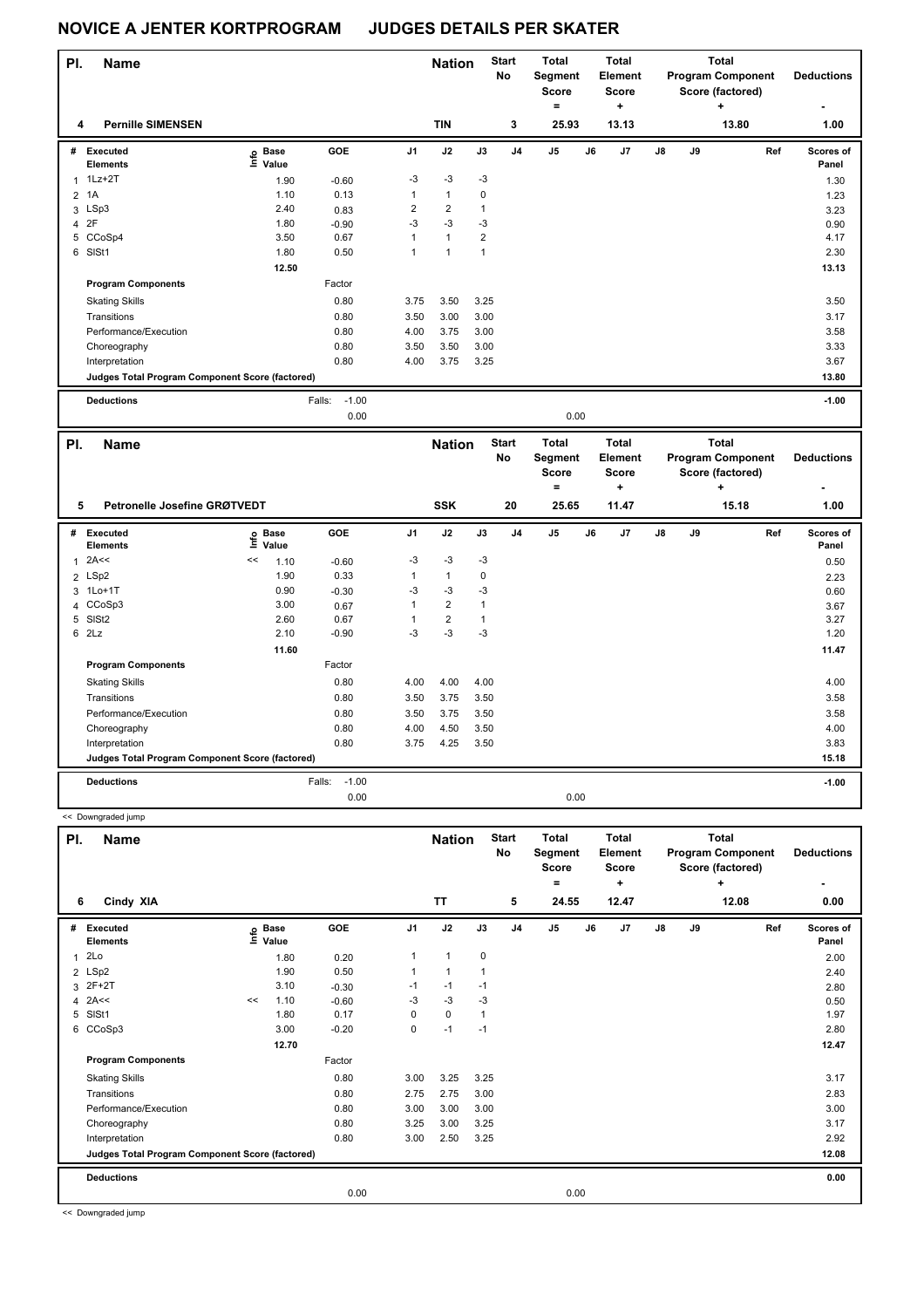| PI.            | <b>Name</b>                                     |                          |                            |            |                | <b>Nation</b>  |              | <b>Start</b><br>No | <b>Total</b><br>Segment<br><b>Score</b><br>۰ |      | Total<br><b>Element</b><br><b>Score</b><br>٠ |               |    | <b>Total</b><br><b>Program Component</b><br>Score (factored)<br>$\ddot{}$ | <b>Deductions</b><br>۰    |
|----------------|-------------------------------------------------|--------------------------|----------------------------|------------|----------------|----------------|--------------|--------------------|----------------------------------------------|------|----------------------------------------------|---------------|----|---------------------------------------------------------------------------|---------------------------|
| 7              | <b>Lise Fantoft BERG</b>                        |                          |                            |            |                | <b>BKK</b>     |              | 1                  | 23.05                                        |      | 12.93                                        |               |    | 10.12                                                                     | 0.00                      |
| #              | Executed<br><b>Elements</b>                     |                          | e Base<br>E Value<br>Value | <b>GOE</b> | J <sub>1</sub> | J2             | J3           | J <sub>4</sub>     | J <sub>5</sub>                               | J6   | J <sub>7</sub>                               | $\mathsf{J}8$ | J9 | Ref                                                                       | <b>Scores of</b><br>Panel |
|                | $2S+2T<$                                        | $\overline{\phantom{a}}$ | 2.20                       | $-0.27$    | $-1$           | $-2$           | $-1$         |                    |                                              |      |                                              |               |    |                                                                           | 1.93                      |
| $\overline{2}$ | 2Lo                                             |                          | 1.80                       | $-0.30$    | $-1$           | $-1$           | $-1$         |                    |                                              |      |                                              |               |    |                                                                           | 1.50                      |
|                | 3 SISt2                                         |                          | 2.60                       | $-0.10$    | $-1$           | $\mathbf 0$    | $\mathbf 0$  |                    |                                              |      |                                              |               |    |                                                                           | 2.50                      |
|                | 4 CCoSp3                                        |                          | 3.00                       | 0.33       | 0              | $\mathbf{1}$   | $\mathbf{1}$ |                    |                                              |      |                                              |               |    |                                                                           | 3.33                      |
|                | 5 1A                                            |                          | 1.10                       | 0.00       | 0              | $\mathbf 0$    | $\mathbf 0$  |                    |                                              |      |                                              |               |    |                                                                           | 1.10                      |
|                | 6 LSp2                                          |                          | 1.90                       | 0.67       | 1              | $\overline{2}$ | $\mathbf{1}$ |                    |                                              |      |                                              |               |    |                                                                           | 2.57                      |
|                |                                                 |                          | 12.60                      |            |                |                |              |                    |                                              |      |                                              |               |    |                                                                           | 12.93                     |
|                | <b>Program Components</b>                       |                          |                            | Factor     |                |                |              |                    |                                              |      |                                              |               |    |                                                                           |                           |
|                | <b>Skating Skills</b>                           |                          |                            | 0.80       | 2.50           | 2.75           | 3.00         |                    |                                              |      |                                              |               |    |                                                                           | 2.75                      |
|                | Transitions                                     |                          |                            | 0.80       | 2.50           | 2.25           | 2.50         |                    |                                              |      |                                              |               |    |                                                                           | 2.42                      |
|                | Performance/Execution                           |                          |                            | 0.80       | 2.50           | 2.25           | 3.00         |                    |                                              |      |                                              |               |    |                                                                           | 2.58                      |
|                | Choreography                                    |                          |                            | 0.80       | 2.75           | 2.50           | 2.50         |                    |                                              |      |                                              |               |    |                                                                           | 2.58                      |
|                | Interpretation                                  |                          |                            | 0.80       | 2.25           | 2.00           | 2.75         |                    |                                              |      |                                              |               |    |                                                                           | 2.33                      |
|                | Judges Total Program Component Score (factored) |                          |                            |            |                |                |              |                    |                                              |      |                                              |               |    |                                                                           | 10.12                     |
|                | <b>Deductions</b>                               |                          |                            |            |                |                |              |                    |                                              |      |                                              |               |    |                                                                           | 0.00                      |
|                |                                                 |                          |                            | 0.00       |                |                |              |                    |                                              | 0.00 |                                              |               |    |                                                                           |                           |

< Under-rotated jump

|   | PI.<br><b>Name</b><br>8                         |                     |                            |                   |                | <b>Nation</b>  |      | <b>Start</b><br>No | <b>Total</b><br>Segment<br><b>Score</b><br>۰ |    | <b>Total</b><br>Element<br><b>Score</b><br>٠ |               |    | <b>Total</b><br><b>Program Component</b><br>Score (factored)<br>÷ | <b>Deductions</b>  |
|---|-------------------------------------------------|---------------------|----------------------------|-------------------|----------------|----------------|------|--------------------|----------------------------------------------|----|----------------------------------------------|---------------|----|-------------------------------------------------------------------|--------------------|
|   | <b>Sunniva HANSEN</b>                           |                     |                            |                   |                | <b>OSK</b>     |      | 8                  | 21.79                                        |    | 11.27                                        |               |    | 11.52                                                             | 1.00               |
| # | <b>Executed</b><br><b>Elements</b>              |                     | e Base<br>⊆ Value<br>Value | <b>GOE</b>        | J <sub>1</sub> | J2             | J3   | J <sub>4</sub>     | J <sub>5</sub>                               | J6 | J <sub>7</sub>                               | $\mathsf{J}8$ | J9 | Ref                                                               | Scores of<br>Panel |
| 1 | 2S+2Lo<<                                        | <<                  | 1.80                       | $-0.60$           | $-3$           | $-3$           | $-3$ |                    |                                              |    |                                              |               |    |                                                                   | 1.20               |
| 2 | 2F<                                             | $\hat{\phantom{a}}$ | 1.30                       | $-0.90$           | -3             | $-3$           | -3   |                    |                                              |    |                                              |               |    |                                                                   | 0.40               |
| 3 | CCoSp4                                          |                     | 3.50                       | 0.67              | 1              | $\overline{2}$ |      |                    |                                              |    |                                              |               |    |                                                                   | 4.17               |
| 4 | SISt <sub>2</sub>                               |                     | 2.60                       | 0.17              | 0              | $\mathbf{1}$   | 0    |                    |                                              |    |                                              |               |    |                                                                   | 2.77               |
| 5 | 1A                                              |                     | 1.10                       | 0.13              |                | 1              | 0    |                    |                                              |    |                                              |               |    |                                                                   | 1.23               |
|   | 6 LSp1                                          |                     | 1.50                       | 0.00              | 0              | $\mathbf 0$    | 0    |                    |                                              |    |                                              |               |    |                                                                   | 1.50               |
|   |                                                 |                     | 11.80                      |                   |                |                |      |                    |                                              |    |                                              |               |    |                                                                   | 11.27              |
|   | <b>Program Components</b>                       |                     |                            | Factor            |                |                |      |                    |                                              |    |                                              |               |    |                                                                   |                    |
|   | <b>Skating Skills</b>                           |                     |                            | 0.80              | 2.50           | 2.75           | 3.00 |                    |                                              |    |                                              |               |    |                                                                   | 2.75               |
|   | Transitions                                     |                     |                            | 0.80              | 2.50           | 2.75           | 2.50 |                    |                                              |    |                                              |               |    |                                                                   | 2.58               |
|   | Performance/Execution                           |                     |                            | 0.80              | 3.25           | 3.25           | 2.75 |                    |                                              |    |                                              |               |    |                                                                   | 3.08               |
|   | Choreography                                    |                     |                            | 0.80              | 3.00           | 3.00           | 2.75 |                    |                                              |    |                                              |               |    |                                                                   | 2.92               |
|   | Interpretation                                  |                     |                            | 0.80              | 3.00           | 3.25           | 3.00 |                    |                                              |    |                                              |               |    |                                                                   | 3.08               |
|   | Judges Total Program Component Score (factored) |                     |                            |                   |                |                |      |                    |                                              |    |                                              |               |    |                                                                   | 11.52              |
|   | <b>Deductions</b>                               |                     |                            | $-1.00$<br>Falls: |                |                |      |                    |                                              |    |                                              |               |    |                                                                   | $-1.00$            |
|   |                                                 |                     |                            | 0.00              |                |                |      |                    | 0.00                                         |    |                                              |               |    |                                                                   |                    |

< Under-rotated jump << Downgraded jump

| PI. | <b>Name</b>                                     |         |                   |            |                | <b>Nation</b> |           | <b>Start</b><br>No | <b>Total</b><br>Segment<br><b>Score</b><br>۰ |    | <b>Total</b><br>Element<br><b>Score</b><br>٠ | <b>Total</b><br><b>Program Component</b><br>Score (factored)<br>÷<br>10.92 |    |     | <b>Deductions</b>  |
|-----|-------------------------------------------------|---------|-------------------|------------|----------------|---------------|-----------|--------------------|----------------------------------------------|----|----------------------------------------------|----------------------------------------------------------------------------|----|-----|--------------------|
| 9   | <b>Thea HOLMSEN</b>                             |         |                   |            |                | <b>TT</b>     |           | 18                 | 20.72                                        |    | 9.80                                         |                                                                            |    |     | 0.00               |
| #   | <b>Executed</b><br><b>Elements</b>              |         | e Base<br>⊆ Value | <b>GOE</b> | J <sub>1</sub> | J2            | J3        | J <sub>4</sub>     | J <sub>5</sub>                               | J6 | J7                                           | $\mathsf{J}8$                                                              | J9 | Ref | Scores of<br>Panel |
| 1   | 2Lo                                             |         | 1.80              | $-0.70$    | $-2$           | $-3$          | $-2$      |                    |                                              |    |                                              |                                                                            |    |     | 1.10               |
|     | 2 2F+2T<                                        | $\prec$ | 2.70              | $-0.50$    | $-1$           | $-2$          | $-2$      |                    |                                              |    |                                              |                                                                            |    |     | 2.20               |
|     | 3 LSp1                                          |         | 1.50              | 0.00       | 0              | $\mathbf 0$   | 0         |                    |                                              |    |                                              |                                                                            |    |     | 1.50               |
| 4   | SISt1                                           |         | 1.80              | $-0.20$    | -1             | $-1$          | 0         |                    |                                              |    |                                              |                                                                            |    |     | 1.60               |
| 5   | 1A                                              |         | 1.10              | 0.00       | 0              | $\mathbf 0$   | 0         |                    |                                              |    |                                              |                                                                            |    |     | 1.10               |
|     | 6 CCoSp2                                        |         | 2.50              | $-0.20$    | $-1$           | $-1$          | $\pmb{0}$ |                    |                                              |    |                                              |                                                                            |    |     | 2.30               |
|     |                                                 |         | 11.40             |            |                |               |           |                    |                                              |    |                                              |                                                                            |    |     | 9.80               |
|     | <b>Program Components</b>                       |         |                   | Factor     |                |               |           |                    |                                              |    |                                              |                                                                            |    |     |                    |
|     | <b>Skating Skills</b>                           |         |                   | 0.80       | 3.00           | 3.00          | 3.00      |                    |                                              |    |                                              |                                                                            |    |     | 3.00               |
|     | Transitions                                     |         |                   | 0.80       | 2.50           | 2.50          | 2.75      |                    |                                              |    |                                              |                                                                            |    |     | 2.58               |
|     | Performance/Execution                           |         |                   | 0.80       | 2.75           | 2.75          | 2.75      |                    |                                              |    |                                              |                                                                            |    |     | 2.75               |
|     | Choreography                                    |         |                   | 0.80       | 3.00           | 2.75          | 2.75      |                    |                                              |    |                                              |                                                                            |    |     | 2.83               |
|     | Interpretation                                  |         |                   | 0.80       | 2.50           | 2.50          | 2.50      |                    |                                              |    |                                              |                                                                            |    |     | 2.50               |
|     | Judges Total Program Component Score (factored) |         |                   |            |                |               |           |                    |                                              |    |                                              |                                                                            |    |     | 10.92              |
|     | <b>Deductions</b>                               |         |                   |            |                |               |           |                    |                                              |    |                                              |                                                                            |    |     | 0.00               |
|     |                                                 |         |                   | 0.00       |                |               |           |                    | 0.00                                         |    |                                              |                                                                            |    |     |                    |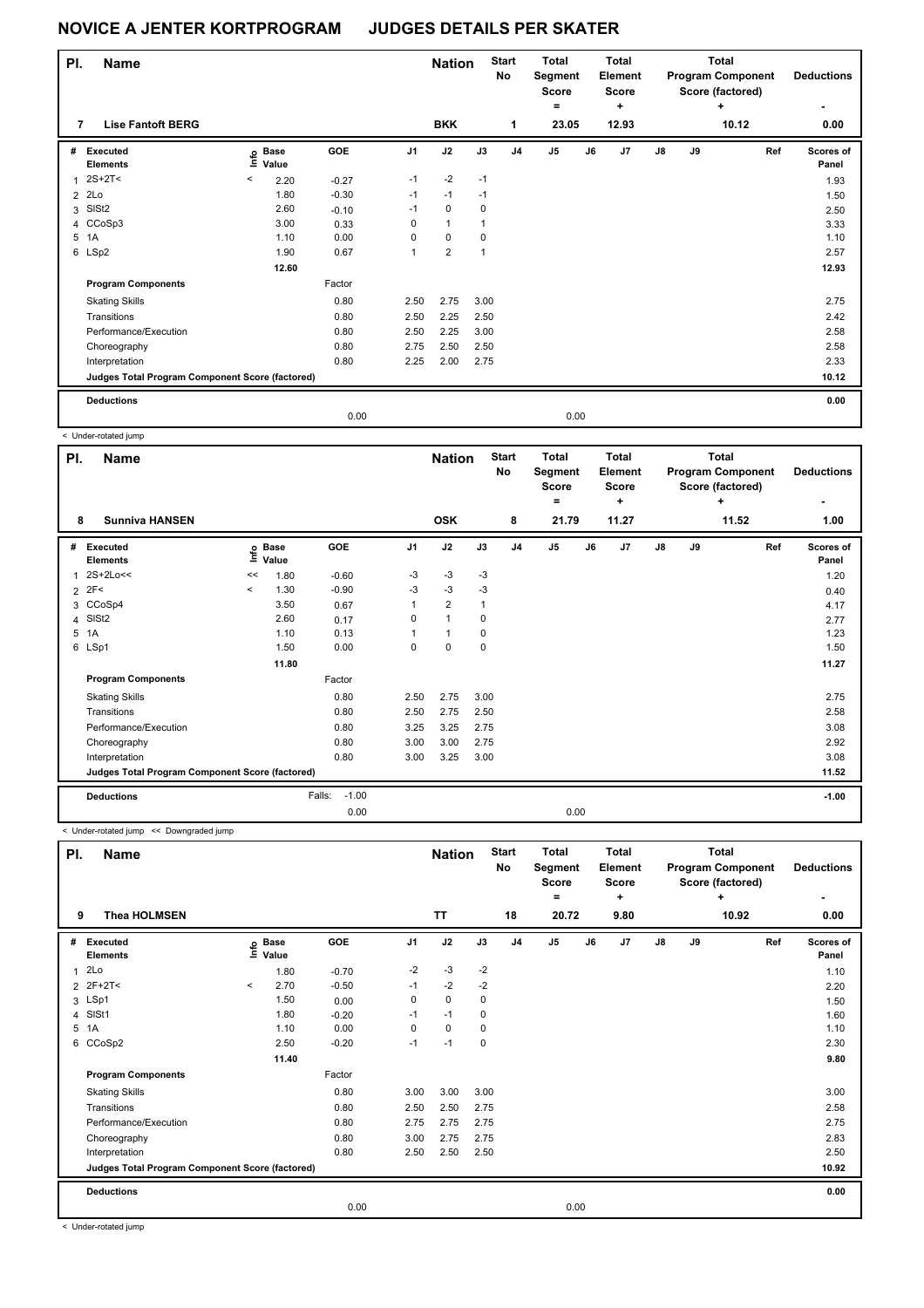| PI.                            | <b>Name</b>                                                       |                       |                           |                             | <b>Nation</b>                    |                        | <b>Start</b>   | <b>Total</b>                          |    | Total                               |    |    | <b>Total</b>                                      |                    |
|--------------------------------|-------------------------------------------------------------------|-----------------------|---------------------------|-----------------------------|----------------------------------|------------------------|----------------|---------------------------------------|----|-------------------------------------|----|----|---------------------------------------------------|--------------------|
|                                |                                                                   |                       |                           |                             |                                  |                        | No             | Segment<br><b>Score</b><br>$\equiv$   |    | <b>Element</b><br><b>Score</b><br>٠ |    |    | <b>Program Component</b><br>Score (factored)      | <b>Deductions</b>  |
| 10                             | <b>Nora BACHER</b>                                                |                       |                           |                             | <b>AKK</b>                       |                        | 17             | 19.80                                 |    | 10.94                               |    |    | 10.86                                             | 2.00               |
| #                              | Executed                                                          | e Base<br>E Value     | GOE                       | J1                          | J2                               | J3                     | J <sub>4</sub> | J5                                    | J6 | J7                                  | J8 | J9 | Ref                                               | Scores of          |
|                                | <b>Elements</b><br>$2T+2T$                                        | Value<br><            |                           | -3                          | $-3$                             | $-3$                   |                |                                       |    |                                     |    |    |                                                   | Panel              |
| $\mathbf{1}$<br>$\overline{2}$ | 2Lo                                                               | 2.60<br>1.80          | $-0.60$<br>$-0.90$        | -3                          | $-3$                             | $-3$                   |                |                                       |    |                                     |    |    |                                                   | 2.00               |
| 3                              | SISt1                                                             | 1.80                  | 0.00                      | 0                           | $\pmb{0}$                        | $\pmb{0}$              |                |                                       |    |                                     |    |    |                                                   | 0.90<br>1.80       |
| 4                              | LSp2                                                              | 1.90                  | 0.17                      | $\mathbf 0$                 | $\mathbf{1}$                     | $\mathbf 0$            |                |                                       |    |                                     |    |    |                                                   | 2.07               |
|                                | 5 1A                                                              | 1.10                  | 0.07                      | $\mathbf{1}$                | 0                                | $\pmb{0}$              |                |                                       |    |                                     |    |    |                                                   | 1.17               |
|                                | 6 CCoSp3                                                          | 3.00                  | 0.00                      | $\mathbf 0$                 | 0                                | $\mathbf 0$            |                |                                       |    |                                     |    |    |                                                   | 3.00               |
|                                |                                                                   | 12.20                 |                           |                             |                                  |                        |                |                                       |    |                                     |    |    |                                                   | 10.94              |
|                                | <b>Program Components</b>                                         |                       | Factor                    |                             |                                  |                        |                |                                       |    |                                     |    |    |                                                   |                    |
|                                | <b>Skating Skills</b>                                             |                       | 0.80                      | 3.00                        | 2.75                             | 3.00                   |                |                                       |    |                                     |    |    |                                                   | 2.92               |
|                                | Transitions                                                       |                       | 0.80                      | 2.75                        | 2.50                             | 2.50                   |                |                                       |    |                                     |    |    |                                                   | 2.58               |
|                                | Performance/Execution                                             |                       | 0.80                      | 2.75                        | 2.25                             | 2.75                   |                |                                       |    |                                     |    |    |                                                   | 2.58               |
|                                | Choreography                                                      |                       | 0.80                      | 3.25                        | 2.50                             | 2.75                   |                |                                       |    |                                     |    |    |                                                   | 2.83               |
|                                | Interpretation<br>Judges Total Program Component Score (factored) |                       | 0.80                      | 3.25                        | 2.25                             | 2.50                   |                |                                       |    |                                     |    |    |                                                   | 2.67<br>10.86      |
|                                |                                                                   |                       |                           |                             |                                  |                        |                |                                       |    |                                     |    |    |                                                   |                    |
|                                | <b>Deductions</b>                                                 |                       | $-2.00$<br>Falls:<br>0.00 |                             |                                  |                        |                | 0.00                                  |    |                                     |    |    |                                                   | $-2.00$            |
|                                |                                                                   |                       |                           |                             |                                  |                        | <b>Start</b>   | <b>Total</b>                          |    | <b>Total</b>                        |    |    | <b>Total</b>                                      |                    |
| PI.                            | <b>Name</b>                                                       |                       |                           |                             | <b>Nation</b>                    |                        | No             | Segment<br><b>Score</b>               |    | <b>Element</b><br><b>Score</b>      |    |    | <b>Program Component</b><br>Score (factored)      | <b>Deductions</b>  |
| 11                             | <b>Solveig LANDE</b>                                              |                       |                           |                             | <b>LKK</b>                       |                        | 4              | $\qquad \qquad =$<br>19.79            |    | ٠<br>9.27                           |    |    | ÷<br>10.52                                        | 0.00               |
| #                              | <b>Executed</b>                                                   | <b>Base</b>           | GOE                       | J1                          | J2                               | J3                     | J <sub>4</sub> | J5                                    | J6 | J7                                  | J8 | J9 | Ref                                               | Scores of          |
|                                | <b>Elements</b>                                                   | ١nfo<br>Value         |                           |                             |                                  |                        |                |                                       |    |                                     |    |    |                                                   | Panel              |
| 1                              | 1A                                                                | 1.10                  | $-0.13$                   | $-1$                        | $-1$                             | 0                      |                |                                       |    |                                     |    |    |                                                   | 0.97               |
| $\overline{2}$                 | 2F                                                                | 1.80                  | $-0.30$                   | $-1$                        | 0                                | $-2$                   |                |                                       |    |                                     |    |    |                                                   | 1.50               |
| 3                              | CCoSp2                                                            | 2.50                  | $-0.10$                   | 0                           | $-1$                             | $\pmb{0}$              |                |                                       |    |                                     |    |    |                                                   | 2.40               |
| 4                              | 2Lo+1Lo<br>5 LSp1                                                 | 2.30<br>1.50          | $-0.90$<br>0.00           | -3<br>$\mathbf 0$           | $-3$<br>0                        | $-3$<br>$\pmb{0}$      |                |                                       |    |                                     |    |    |                                                   | 1.40<br>1.50       |
|                                | 6 SISt1                                                           | 1.80                  | $-0.30$                   | $-1$                        | $-1$                             | $-1$                   |                |                                       |    |                                     |    |    |                                                   | 1.50               |
|                                |                                                                   | 11.00                 |                           |                             |                                  |                        |                |                                       |    |                                     |    |    |                                                   | 9.27               |
|                                | <b>Program Components</b>                                         |                       | Factor                    |                             |                                  |                        |                |                                       |    |                                     |    |    |                                                   |                    |
|                                | <b>Skating Skills</b>                                             |                       | 0.80                      | 2.75                        | 2.50                             | 2.50                   |                |                                       |    |                                     |    |    |                                                   | 2.58               |
|                                | Transitions                                                       |                       | 0.80                      | 2.50                        | 2.75                             | 2.25                   |                |                                       |    |                                     |    |    |                                                   | 2.50               |
|                                | Performance/Execution                                             |                       | 0.80                      | 2.50                        | 2.75                             | 2.50                   |                |                                       |    |                                     |    |    |                                                   | 2.58               |
|                                | Choreography                                                      |                       | 0.80                      | 3.00                        | 3.00                             | 2.50                   |                |                                       |    |                                     |    |    |                                                   | 2.83               |
|                                | Interpretation                                                    |                       | 0.80                      | 2.50                        | 2.75                             | 2.75                   |                |                                       |    |                                     |    |    |                                                   | 2.67               |
|                                | Judges Total Program Component Score (factored)                   |                       |                           |                             |                                  |                        |                |                                       |    |                                     |    |    |                                                   | 10.52              |
|                                | <b>Deductions</b>                                                 |                       | 0.00                      |                             |                                  |                        |                | 0.00                                  |    |                                     |    |    |                                                   | 0.00               |
| PI.                            | <b>Name</b>                                                       |                       |                           |                             | <b>Nation</b>                    |                        | <b>Start</b>   | <b>Total</b>                          |    | <b>Total</b>                        |    |    | <b>Total</b>                                      |                    |
|                                |                                                                   |                       |                           |                             |                                  |                        | No             | Segment<br>Score<br>$\qquad \qquad =$ |    | <b>Element</b><br><b>Score</b><br>٠ |    |    | <b>Program Component</b><br>Score (factored)<br>٠ | <b>Deductions</b>  |
| 12                             | <b>Thea KARLSTAD</b>                                              |                       |                           |                             | <b>BKK</b>                       |                        | 6              | 19.59                                 |    | 8.53                                |    |    | 11.06                                             | 0.00               |
|                                | # Executed<br>Elements                                            | e Base<br>⊑ Value     | GOE                       | J1                          | J2                               | J3                     | J4             | J5                                    | J6 | J7                                  | J8 | J9 | Ref                                               | Scores of<br>Panel |
| $\mathbf{1}$                   | 1A                                                                | 1.10                  | 0.13                      | 1                           | $\mathbf{1}$                     | 0                      |                |                                       |    |                                     |    |    |                                                   | 1.23               |
|                                | 2 LSp3                                                            | 2.40                  | 0.33                      | $\mathbf{1}$                | $\mathbf{1}$                     | $\pmb{0}$              |                |                                       |    |                                     |    |    |                                                   | 2.73               |
| 3                              | 2F<+2T<br>CCoSp                                                   | 2.60<br>$\,<$<br>0.00 | $-0.60$                   | $-2$<br>$\bar{\phantom{a}}$ | $-2$<br>$\overline{\phantom{a}}$ | $-2$<br>$\overline{a}$ |                |                                       |    |                                     |    |    |                                                   | 2.00               |
| 4                              | $5$ 2Lz<                                                          | 1.50<br>$\,<$         | 0.00<br>$-0.90$           | -3                          | $-3$                             | $-3$                   |                |                                       |    |                                     |    |    |                                                   | 0.00<br>0.60       |
|                                | 6 SISt1                                                           | 1.80                  | 0.17                      | $\mathbf{1}$                | 0                                | $\pmb{0}$              |                |                                       |    |                                     |    |    |                                                   | 1.97               |
|                                |                                                                   | 9.40                  |                           |                             |                                  |                        |                |                                       |    |                                     |    |    |                                                   | 8.53               |
|                                | <b>Program Components</b>                                         |                       | Factor                    |                             |                                  |                        |                |                                       |    |                                     |    |    |                                                   |                    |
|                                | <b>Skating Skills</b>                                             |                       | 0.80                      | 3.25                        | 3.25                             | 2.75                   |                |                                       |    |                                     |    |    |                                                   | 3.08               |
|                                | Transitions                                                       |                       | 0.80                      | 2.50                        | 2.50                             | 2.50                   |                |                                       |    |                                     |    |    |                                                   | 2.50               |
|                                | Performance/Execution                                             |                       | 0.80                      | 2.50                        | 2.50                             | 2.50                   |                |                                       |    |                                     |    |    |                                                   | 2.50               |
|                                | Choreography                                                      |                       | 0.80                      | 3.00                        | 3.00                             | 2.75                   |                |                                       |    |                                     |    |    |                                                   | 2.92               |
|                                | Interpretation                                                    |                       | 0.80                      | 2.75                        | 3.00                             | 2.75                   |                |                                       |    |                                     |    |    |                                                   | 2.83<br>11.06      |
|                                | Judges Total Program Component Score (factored)                   |                       |                           |                             |                                  |                        |                |                                       |    |                                     |    |    |                                                   |                    |
|                                | <b>Deductions</b>                                                 |                       | 0.00                      |                             |                                  |                        |                | 0.00                                  |    |                                     |    |    |                                                   | 0.00               |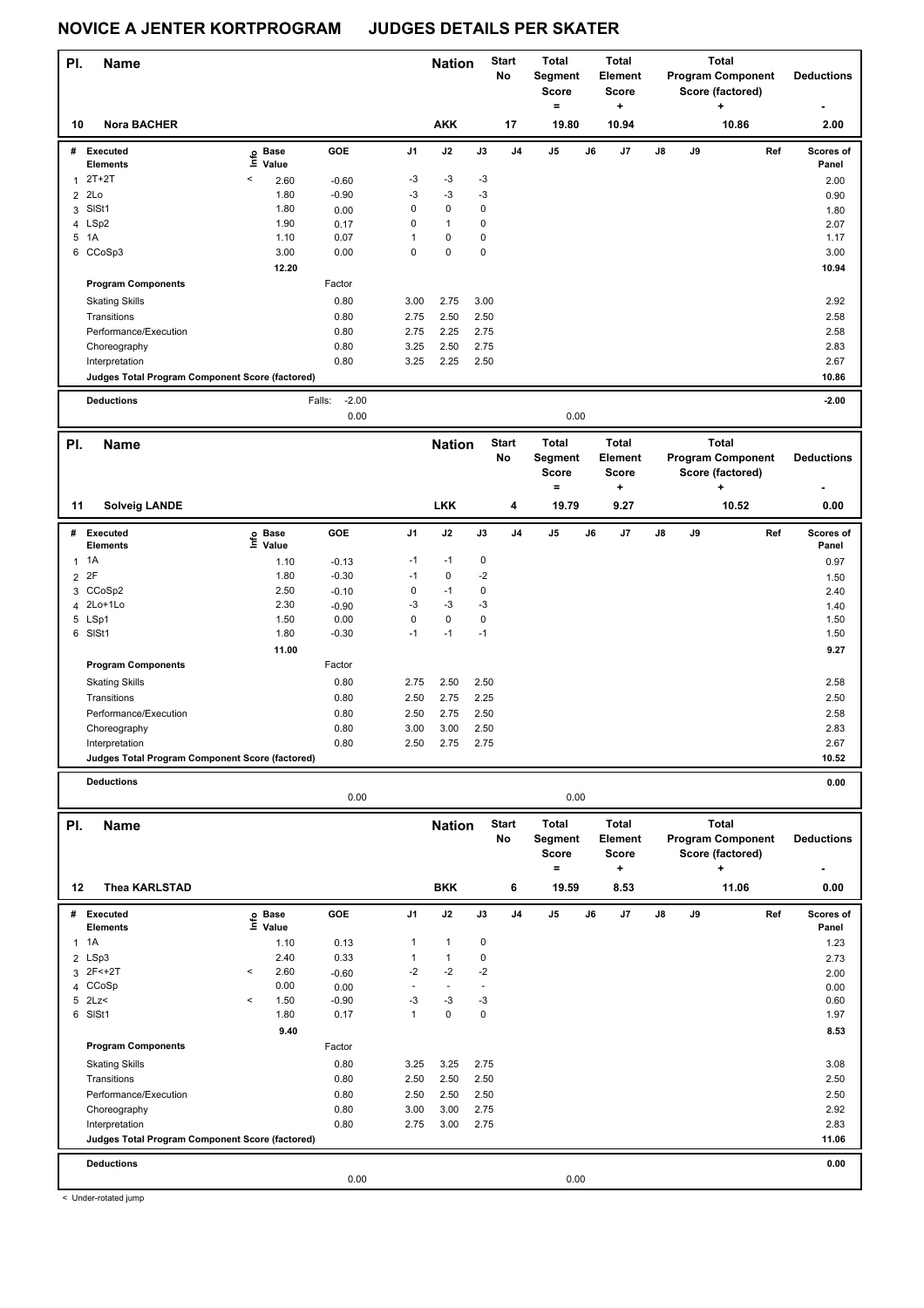| PI. | <b>Name</b>                                     |         |                   |         |                | <b>Nation</b> |              | <b>Start</b><br>No | <b>Total</b><br>Segment<br><b>Score</b><br>۰ |      | <b>Total</b><br>Element<br><b>Score</b><br>٠ |               |    | Total<br><b>Program Component</b><br>Score (factored)<br>٠ | <b>Deductions</b>  |
|-----|-------------------------------------------------|---------|-------------------|---------|----------------|---------------|--------------|--------------------|----------------------------------------------|------|----------------------------------------------|---------------|----|------------------------------------------------------------|--------------------|
| 13  | Josefine JØRNSEN                                |         |                   |         |                | <b>AKK</b>    |              | 10                 | 19.38                                        |      | 10.24                                        |               |    | 9.14                                                       | ٠<br>0.00          |
| #   | Executed<br><b>Elements</b>                     |         | e Base<br>E Value | GOE     | J <sub>1</sub> | J2            | J3           | J <sub>4</sub>     | J <sub>5</sub>                               | J6   | J <sub>7</sub>                               | $\mathsf{J}8$ | J9 | Ref                                                        | Scores of<br>Panel |
| 1   | <b>1A</b>                                       |         | 1.10              | 0.20    | $\mathbf{1}$   | $\mathbf{1}$  | $\mathbf{1}$ |                    |                                              |      |                                              |               |    |                                                            | 1.30               |
|     | 2 LSp2                                          |         | 1.90              | 0.17    | 1              | 0             | 0            |                    |                                              |      |                                              |               |    |                                                            | 2.07               |
|     | $3$ $2F<$                                       | $\prec$ | 1.30              | $-0.90$ | $-3$           | $-3$          | $-3$         |                    |                                              |      |                                              |               |    |                                                            | 0.40               |
|     | 4 SISt1                                         |         | 1.80              | $-0.10$ | $-1$           | 0             | 0            |                    |                                              |      |                                              |               |    |                                                            | 1.70               |
|     | 5 2S+2Lo<<                                      | <<      | 1.80              | $-0.53$ | $-2$           | $-3$          | $-3$         |                    |                                              |      |                                              |               |    |                                                            | 1.27               |
|     | 6 CCoSp4                                        |         | 3.50              | 0.00    | 0              | $\mathbf 0$   | $\mathbf 0$  |                    |                                              |      |                                              |               |    |                                                            | 3.50               |
|     |                                                 |         | 11.40             |         |                |               |              |                    |                                              |      |                                              |               |    |                                                            | 10.24              |
|     | <b>Program Components</b>                       |         |                   | Factor  |                |               |              |                    |                                              |      |                                              |               |    |                                                            |                    |
|     | <b>Skating Skills</b>                           |         |                   | 0.80    | 2.50           | 2.50          | 2.50         |                    |                                              |      |                                              |               |    |                                                            | 2.50               |
|     | Transitions                                     |         |                   | 0.80    | 2.25           | 2.00          | 2.25         |                    |                                              |      |                                              |               |    |                                                            | 2.17               |
|     | Performance/Execution                           |         |                   | 0.80    | 2.25           | 2.25          | 2.50         |                    |                                              |      |                                              |               |    |                                                            | 2.33               |
|     | Choreography                                    |         |                   | 0.80    | 2.00           | 2.25          | 2.50         |                    |                                              |      |                                              |               |    |                                                            | 2.25               |
|     | Interpretation                                  |         |                   | 0.80    | 2.25           | 2.00          | 2.25         |                    |                                              |      |                                              |               |    |                                                            | 2.17               |
|     | Judges Total Program Component Score (factored) |         |                   |         |                |               |              |                    |                                              |      |                                              |               |    |                                                            | 9.14               |
|     | <b>Deductions</b>                               |         |                   |         |                |               |              |                    |                                              |      |                                              |               |    |                                                            | 0.00               |
|     |                                                 |         |                   | 0.00    |                |               |              |                    |                                              | 0.00 |                                              |               |    |                                                            |                    |

< Under-rotated jump << Downgraded jump

| PI. | <b>Name</b>                                     |                   |         |                | <b>Nation</b> |             | <b>Start</b><br>No | <b>Total</b><br>Segment<br><b>Score</b><br>= |      | Total<br>Element<br><b>Score</b><br>÷ |               |    | <b>Total</b><br><b>Program Component</b><br>Score (factored)<br>÷ | <b>Deductions</b>  |
|-----|-------------------------------------------------|-------------------|---------|----------------|---------------|-------------|--------------------|----------------------------------------------|------|---------------------------------------|---------------|----|-------------------------------------------------------------------|--------------------|
| 14  | <b>Ragnhild EGGAN</b>                           |                   |         |                | <b>TSK</b>    |             | 12                 | 19.02                                        |      | 9.96                                  |               |    | 9.06                                                              | 0.00               |
| #   | Executed<br><b>Elements</b>                     | e Base<br>⊆ Value | GOE     | J <sub>1</sub> | J2            | J3          | J <sub>4</sub>     | J5                                           | J6   | J7                                    | $\mathsf{J}8$ | J9 | Ref                                                               | Scores of<br>Panel |
| 1   | 2Lo                                             | 1.80              | 0.10    |                | $\pmb{0}$     | $\mathbf 0$ |                    |                                              |      |                                       |               |    |                                                                   | 1.90               |
|     | 2 LSp2                                          | 1.90              | 0.33    |                | 0             | 1           |                    |                                              |      |                                       |               |    |                                                                   | 2.23               |
|     | 3 2S+COMBO                                      | 1.30              | $-0.60$ | -3             | $-3$          | $-3$        |                    |                                              |      |                                       |               |    |                                                                   | 0.70               |
|     | 4 1A                                            | 1.10              | 0.00    | 0              | $\mathbf 0$   | 0           |                    |                                              |      |                                       |               |    |                                                                   | 1.10               |
| 5   | SISt1                                           | 1.80              | $-0.10$ | 0              | $-1$          | 0           |                    |                                              |      |                                       |               |    |                                                                   | 1.70               |
| 6   | CCoSp1                                          | 2.00              | 0.33    | 1              | 1             | 0           |                    |                                              |      |                                       |               |    |                                                                   | 2.33               |
|     |                                                 | 9.90              |         |                |               |             |                    |                                              |      |                                       |               |    |                                                                   | 9.96               |
|     | <b>Program Components</b>                       |                   | Factor  |                |               |             |                    |                                              |      |                                       |               |    |                                                                   |                    |
|     | <b>Skating Skills</b>                           |                   | 0.80    | 2.75           | 2.50          | 2.50        |                    |                                              |      |                                       |               |    |                                                                   | 2.58               |
|     | Transitions                                     |                   | 0.80    | 2.50           | 1.75          | 2.25        |                    |                                              |      |                                       |               |    |                                                                   | 2.17               |
|     | Performance/Execution                           |                   | 0.80    | 2.25           | 2.00          | 2.50        |                    |                                              |      |                                       |               |    |                                                                   | 2.25               |
|     | Choreography                                    |                   | 0.80    | 2.50           | 2.00          | 2.50        |                    |                                              |      |                                       |               |    |                                                                   | 2.33               |
|     | Interpretation                                  |                   | 0.80    | 2.00           | 1.75          | 2.25        |                    |                                              |      |                                       |               |    |                                                                   | 2.00               |
|     | Judges Total Program Component Score (factored) |                   |         |                |               |             |                    |                                              |      |                                       |               |    |                                                                   | 9.06               |
|     | <b>Deductions</b>                               |                   |         |                |               |             |                    |                                              |      |                                       |               |    |                                                                   | 0.00               |
|     |                                                 |                   | 0.00    |                |               |             |                    |                                              | 0.00 |                                       |               |    |                                                                   |                    |

| PI.          | <b>Name</b>                                     |         |                            |            |                | <b>Nation</b> |      | <b>Start</b><br>No | <b>Total</b><br>Segment<br><b>Score</b><br>۰ |    | Total<br>Element<br><b>Score</b><br>÷ |               |    | <b>Total</b><br><b>Program Component</b><br>Score (factored)<br>÷ | <b>Deductions</b>  |
|--------------|-------------------------------------------------|---------|----------------------------|------------|----------------|---------------|------|--------------------|----------------------------------------------|----|---------------------------------------|---------------|----|-------------------------------------------------------------------|--------------------|
| 15           | Hanna Kai Barstad GOLDBERG                      |         |                            |            |                | <b>BKK</b>    |      | $\mathbf{2}$       | 18.57                                        |    | 8.77                                  |               |    | 9.80                                                              | 0.00               |
| #            | Executed<br><b>Elements</b>                     |         | e Base<br>E Value<br>Value | <b>GOE</b> | J <sub>1</sub> | J2            | J3   | J <sub>4</sub>     | J <sub>5</sub>                               | J6 | J7                                    | $\mathsf{J}8$ | J9 | Ref                                                               | Scores of<br>Panel |
| $\mathbf{1}$ | 2F+2Lo<                                         | e       | 3.10                       | $-0.90$    | -3             | $-3$          | $-3$ |                    |                                              |    |                                       |               |    |                                                                   | 2.20               |
|              | $2$ 1 Lz                                        |         | 0.60                       | $-0.30$    | -3             | $-3$          | $-3$ |                    |                                              |    |                                       |               |    |                                                                   | 0.30               |
|              | 3 LSp1                                          |         | 1.50                       | 0.07       | 0              | $\mathbf{1}$  | $-1$ |                    |                                              |    |                                       |               |    |                                                                   | 1.57               |
| 4            | SISt1                                           |         | 1.80                       | 0.00       | 0              | $\mathbf 0$   | 0    |                    |                                              |    |                                       |               |    |                                                                   | 1.80               |
|              | $5$ 1A<                                         | $\prec$ | 0.80                       | $-0.60$    | $-3$           | $-3$          | $-3$ |                    |                                              |    |                                       |               |    |                                                                   | 0.20               |
| 6            | CCoSp3                                          |         | 3.00                       | $-0.30$    | $-1$           | $-1$          | $-1$ |                    |                                              |    |                                       |               |    |                                                                   | 2.70               |
|              |                                                 |         | 10.80                      |            |                |               |      |                    |                                              |    |                                       |               |    |                                                                   | 8.77               |
|              | <b>Program Components</b>                       |         |                            | Factor     |                |               |      |                    |                                              |    |                                       |               |    |                                                                   |                    |
|              | <b>Skating Skills</b>                           |         |                            | 0.80       | 2.75           | 2.25          | 2.75 |                    |                                              |    |                                       |               |    |                                                                   | 2.58               |
|              | Transitions                                     |         |                            | 0.80       | 2.25           | 2.50          | 2.50 |                    |                                              |    |                                       |               |    |                                                                   | 2.42               |
|              | Performance/Execution                           |         |                            | 0.80       | 2.25           | 2.00          | 2.50 |                    |                                              |    |                                       |               |    |                                                                   | 2.25               |
|              | Choreography                                    |         |                            | 0.80       | 2.50           | 2.75          | 2.75 |                    |                                              |    |                                       |               |    |                                                                   | 2.67               |
|              | Interpretation                                  |         |                            | 0.80       | 2.25           | 2.25          | 2.50 |                    |                                              |    |                                       |               |    |                                                                   | 2.33               |
|              | Judges Total Program Component Score (factored) |         |                            |            |                |               |      |                    |                                              |    |                                       |               |    |                                                                   | 9.80               |
|              | <b>Deductions</b>                               |         |                            |            |                |               |      |                    |                                              |    |                                       |               |    |                                                                   | 0.00               |
|              |                                                 |         |                            | 0.00       |                |               |      |                    | 0.00                                         |    |                                       |               |    |                                                                   |                    |

< Under-rotated jump e Jump take off with wrong edge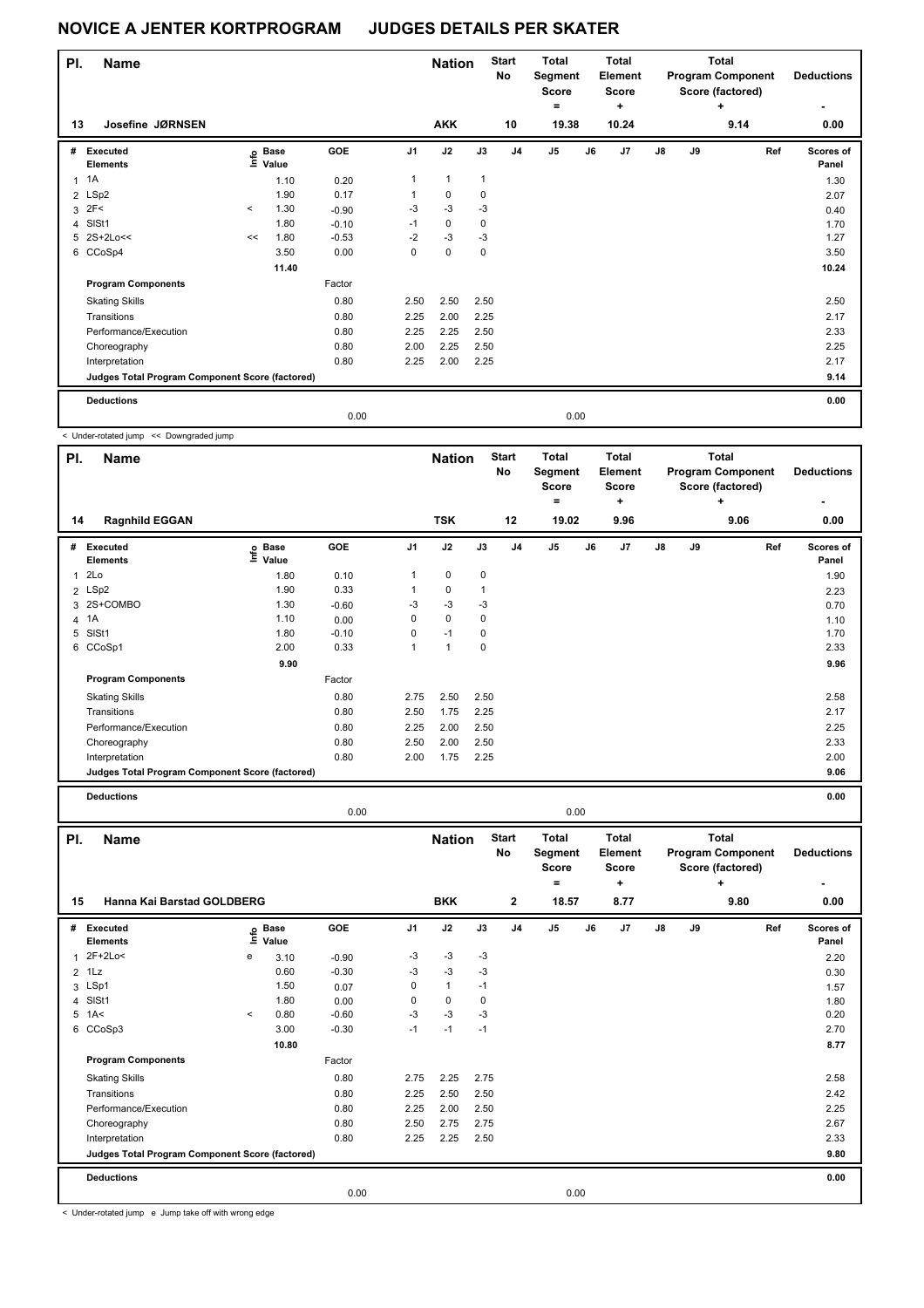| PI. | Name                                            |                                  |         |                | <b>Nation</b>  |      | Total<br><b>Start</b><br>No<br>Segment<br>Score |                |    | <b>Total</b><br>Element<br><b>Score</b> |               | Total<br><b>Program Component</b><br>Score (factored) |      | <b>Deductions</b>        |
|-----|-------------------------------------------------|----------------------------------|---------|----------------|----------------|------|-------------------------------------------------|----------------|----|-----------------------------------------|---------------|-------------------------------------------------------|------|--------------------------|
|     |                                                 |                                  |         |                |                |      |                                                 | ۰              |    | ٠                                       |               |                                                       | ٠    | $\overline{\phantom{a}}$ |
| 16  | <b>Silje THRONÆS</b>                            |                                  |         |                | <b>TSK</b>     |      | 14                                              | 17.96          |    | 9.16                                    |               |                                                       | 8.80 | 0.00                     |
| #   | Executed<br><b>Elements</b>                     | <b>Base</b><br>e Base<br>E Value | GOE     | J <sub>1</sub> | J2             | J3   | J <sub>4</sub>                                  | J <sub>5</sub> | J6 | J7                                      | $\mathsf{J}8$ | J9                                                    | Ref  | Scores of<br>Panel       |
| 1   | LSp1                                            | 1.50                             | $-0.40$ | $-1$           | $-2$           | $-1$ |                                                 |                |    |                                         |               |                                                       |      | 1.10                     |
|     | 2 2S+1Lo                                        | 1.80                             | $-0.60$ | $-3$           | $-3$           | $-3$ |                                                 |                |    |                                         |               |                                                       |      | 1.20                     |
|     | 3 CCoSp1                                        | 2.00                             | 0.33    | 1              | $\overline{1}$ | 0    |                                                 |                |    |                                         |               |                                                       |      | 2.33                     |
|     | 4 2F                                            | 1.80                             | 0.00    | 0              | $\mathbf 0$    | 0    |                                                 |                |    |                                         |               |                                                       |      | 1.80                     |
|     | 5 SISt1                                         | 1.80                             | $-0.10$ | 0              | $-1$           | 0    |                                                 |                |    |                                         |               |                                                       |      | 1.70                     |
|     | 6 1A                                            | 1.10                             | $-0.07$ | $-1$           | 0              | 0    |                                                 |                |    |                                         |               |                                                       |      | 1.03                     |
|     |                                                 | 10.00                            |         |                |                |      |                                                 |                |    |                                         |               |                                                       |      | 9.16                     |
|     | <b>Program Components</b>                       |                                  | Factor  |                |                |      |                                                 |                |    |                                         |               |                                                       |      |                          |
|     | <b>Skating Skills</b>                           |                                  | 0.80    | 2.50           | 2.25           | 2.50 |                                                 |                |    |                                         |               |                                                       |      | 2.42                     |
|     | Transitions                                     |                                  | 0.80    | 2.25           | 1.75           | 2.25 |                                                 |                |    |                                         |               |                                                       |      | 2.08                     |
|     | Performance/Execution                           |                                  | 0.80    | 2.00           | 2.00           | 2.50 |                                                 |                |    |                                         |               |                                                       |      | 2.17                     |
|     | Choreography                                    |                                  | 0.80    | 2.50           | 2.25           | 2.25 |                                                 |                |    |                                         |               |                                                       |      | 2.33                     |
|     | Interpretation                                  |                                  | 0.80    | 2.00           | 2.00           | 2.00 |                                                 |                |    |                                         |               |                                                       |      | 2.00                     |
|     | Judges Total Program Component Score (factored) |                                  |         |                |                |      |                                                 |                |    |                                         |               |                                                       |      | 8.80                     |
|     |                                                 |                                  |         |                |                |      |                                                 |                |    |                                         |               |                                                       |      |                          |

**Deductions 0.00**

|     |                                                 |                                  | 0.00    |                |               |             |                           |                                       | 0.00 |                                              |    |    |                                                                   |                        |
|-----|-------------------------------------------------|----------------------------------|---------|----------------|---------------|-------------|---------------------------|---------------------------------------|------|----------------------------------------------|----|----|-------------------------------------------------------------------|------------------------|
| PI. | <b>Name</b>                                     |                                  |         |                | <b>Nation</b> |             | <b>Start</b><br><b>No</b> | Total<br>Segment<br><b>Score</b><br>۰ |      | <b>Total</b><br>Element<br><b>Score</b><br>٠ |    |    | <b>Total</b><br><b>Program Component</b><br>Score (factored)<br>÷ | <b>Deductions</b><br>٠ |
| 17  | <b>Camilla HANNEVIG</b>                         |                                  |         |                | <b>BKK</b>    |             | 11                        | 17.75                                 |      | 9.77                                         |    |    | 7.98                                                              | 0.00                   |
| #   | Executed<br><b>Elements</b>                     | <b>Base</b><br>e Base<br>⊑ Value | GOE     | J <sub>1</sub> | J2            | J3          | J <sub>4</sub>            | J5                                    | J6   | J7                                           | J8 | J9 | Ref                                                               | Scores of<br>Panel     |
| 1   | $1S+2T2$                                        | 1.30                             | $-0.60$ | -3             | -3            | $-3$        |                           |                                       |      |                                              |    |    |                                                                   | 0.70                   |
|     | 2 CCoSp3                                        | 3.00                             | 0.00    | 0              | $\mathbf 0$   | 0           |                           |                                       |      |                                              |    |    |                                                                   | 3.00                   |
| 3   | 2Lo                                             | 1.80                             | $-0.30$ | 0              | $-2$          | $-1$        |                           |                                       |      |                                              |    |    |                                                                   | 1.50                   |
| 4   | 1A                                              | 1.10                             | 0.00    | 0              | $\mathbf 0$   | $\mathbf 0$ |                           |                                       |      |                                              |    |    |                                                                   | 1.10                   |
| 5   | LSp1                                            | 1.50                             | 0.17    |                | $\mathbf 0$   | 0           |                           |                                       |      |                                              |    |    |                                                                   | 1.67                   |
| 6   | SISt1                                           | 1.80                             | 0.00    | 0              | $\mathbf 0$   | 0           |                           |                                       |      |                                              |    |    |                                                                   | 1.80                   |
|     |                                                 | 10.50                            |         |                |               |             |                           |                                       |      |                                              |    |    |                                                                   | 9.77                   |
|     | <b>Program Components</b>                       |                                  | Factor  |                |               |             |                           |                                       |      |                                              |    |    |                                                                   |                        |
|     | <b>Skating Skills</b>                           |                                  | 0.80    | 2.00           | 1.75          | 2.25        |                           |                                       |      |                                              |    |    |                                                                   | 2.00                   |
|     | Transitions                                     |                                  | 0.80    | 2.00           | 1.50          | 2.00        |                           |                                       |      |                                              |    |    |                                                                   | 1.83                   |
|     | Performance/Execution                           |                                  | 0.80    | 2.25           | 1.75          | 2.25        |                           |                                       |      |                                              |    |    |                                                                   | 2.08                   |
|     | Choreography                                    |                                  | 0.80    | 2.00           | 2.00          | 2.00        |                           |                                       |      |                                              |    |    |                                                                   | 2.00                   |
|     | Interpretation                                  |                                  | 0.80    | 2.00           | 2.25          | 2.00        |                           |                                       |      |                                              |    |    |                                                                   | 2.08                   |
|     | Judges Total Program Component Score (factored) |                                  |         |                |               |             |                           |                                       |      |                                              |    |    |                                                                   | 7.98                   |
|     | <b>Deductions</b>                               |                                  |         |                |               |             |                           |                                       |      |                                              |    |    |                                                                   | 0.00                   |
|     |                                                 |                                  | 0.00    |                |               |             |                           |                                       | 0.00 |                                              |    |    |                                                                   |                        |

| PI. | <b>Name</b>                                     |                            |         |                | <b>Nation</b> |      | <b>Start</b><br>No | <b>Total</b><br>Segment<br><b>Score</b> |      | Total<br><b>Element</b><br>Score |               |    | <b>Total</b><br><b>Program Component</b><br>Score (factored) | <b>Deductions</b>  |
|-----|-------------------------------------------------|----------------------------|---------|----------------|---------------|------|--------------------|-----------------------------------------|------|----------------------------------|---------------|----|--------------------------------------------------------------|--------------------|
| 18  | Fredrikke SOGN HOLLÆNDER                        |                            |         |                | <b>OSK</b>    |      | 15                 | ۰<br>15.93                              |      | ٠<br>6.67                        |               |    | ÷<br>9.26                                                    | 0.00               |
|     |                                                 |                            |         |                |               |      |                    |                                         |      |                                  |               |    |                                                              |                    |
| #   | Executed<br><b>Elements</b>                     | e Base<br>E Value<br>Value | GOE     | J <sub>1</sub> | J2            | J3   | J <sub>4</sub>     | J5                                      | J6   | J7                               | $\mathsf{J}8$ | J9 | Ref                                                          | Scores of<br>Panel |
| 1   | 2Lo                                             | 1.80                       | $-0.40$ | $-1$           | $-1$          | $-2$ |                    |                                         |      |                                  |               |    |                                                              | 1.40               |
|     | 2 2F+COMBO                                      | 1.80                       | $-0.90$ | $-3$           | $-3$          | $-3$ |                    |                                         |      |                                  |               |    |                                                              | 0.90               |
|     | 3 LSp1                                          | 1.50                       | 0.00    | 0              | 0             | 0    |                    |                                         |      |                                  |               |    |                                                              | 1.50               |
|     | 4 SISt1                                         | 1.80                       | $-0.10$ | $-1$           | $\mathbf 0$   | 0    |                    |                                         |      |                                  |               |    |                                                              | 1.70               |
|     | 5 1A                                            | 1.10                       | 0.07    | 0              | $\mathbf{1}$  | 0    |                    |                                         |      |                                  |               |    |                                                              | 1.17               |
|     | 6 CCoSp                                         | 0.00                       | 0.00    |                |               |      |                    |                                         |      |                                  |               |    |                                                              | 0.00               |
|     |                                                 | 8.00                       |         |                |               |      |                    |                                         |      |                                  |               |    |                                                              | 6.67               |
|     | <b>Program Components</b>                       |                            | Factor  |                |               |      |                    |                                         |      |                                  |               |    |                                                              |                    |
|     | <b>Skating Skills</b>                           |                            | 0.80    | 2.00           | 2.50          | 2.50 |                    |                                         |      |                                  |               |    |                                                              | 2.33               |
|     | Transitions                                     |                            | 0.80    | 2.25           | 2.25          | 2.00 |                    |                                         |      |                                  |               |    |                                                              | 2.17               |
|     | Performance/Execution                           |                            | 0.80    | 2.25           | 2.50          | 2.25 |                    |                                         |      |                                  |               |    |                                                              | 2.33               |
|     | Choreography                                    |                            | 0.80    | 2.50           | 2.75          | 2.25 |                    |                                         |      |                                  |               |    |                                                              | 2.50               |
|     | Interpretation                                  |                            | 0.80    | 2.50           | 2.50          | 1.75 |                    |                                         |      |                                  |               |    |                                                              | 2.25               |
|     | Judges Total Program Component Score (factored) |                            |         |                |               |      |                    |                                         |      |                                  |               |    |                                                              | 9.26               |
|     | <b>Deductions</b>                               |                            |         |                |               |      |                    |                                         |      |                                  |               |    |                                                              | 0.00               |
|     |                                                 |                            | 0.00    |                |               |      |                    |                                         | 0.00 |                                  |               |    |                                                              |                    |